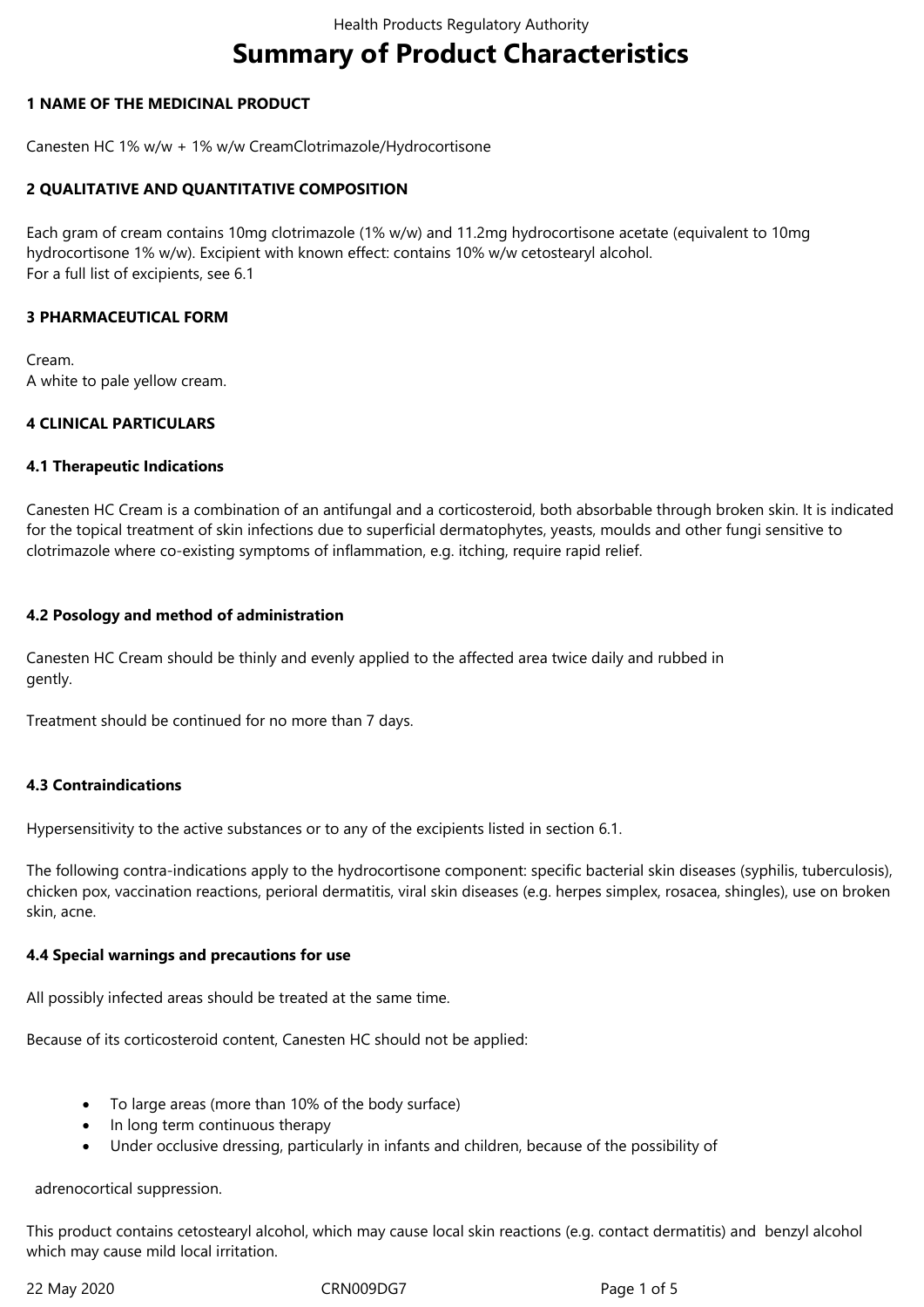#### **Visual disturbance**

Visual disturbance may be reported with systemic and topical corticosteroid use. If a patient presents with symptoms such as blurred vision or other visual disturbances, the patient should be considered for referral to an ophthalmologist for evaluation of possible causes which may include cataract, glaucoma or rare diseases such as central serous chorioretinopathy (CSCR) which have been reported after use of systemic and topical corticosteroids.

#### **4.5 Interaction with other medicinal products and other forms of interactions**

Laboratory tests have suggested that, when used together, this product may cause damage to latex contraceptives. Consequently the effectiveness of such contraceptives may be reduced. Patients should be advised to use alternative precautions for at least five days after using this product.

#### **4.6 Fertility, pregnancy and lactation**

Fertility:

No human studies of the effects of clotrimazole on fertility have been performed, however, animal studies have not demonstrated any effects of the drug on fertility. No data is available on the effects of topically applied hydrocortisone.

#### Pregnancy:

There is a limited amount of data from the use of clotrimazole or hydrocortisone in pregnant women. As a precautionary measure, it is recommended not to apply Canesten HC for long period during pregnancy particularly in the first three months, and it is preferable to avoid the use of Canesten HC cream during the first trimester of pregnancy.

#### Lactation:

No data on hydrocortisone is available, but topically applied hydrocortisone is unlikely to cause systematic effects due to the low percutaneous penetration. However, cutaneous absorption may be increased under certain circumstances, such as with use of occlusive dressing, the degree of skin damage, and the size of the treated area.

Breast-feeding should be discontinued during treatment with Canesten HC cream.

#### **4.7 Effects on ability to drive and use machines**

The medication has no or negligible influence on the ability to drive or use machinery.

# **4.8 Undesirable effects**

The following adverse reactions have been identified during post-approval use of Canesten HC cream. Because these reactions are reported voluntarily from a population of uncertain size, it is not always possible to reliably estimate their frequency.

Immune System Disorders: allergic reaction (syncope, hypotension, dyspnea, urticaria)

Eye disorders

blurred vision may occur, however the frequency is not known (see section 4.4).

Skin and Subcutaneous Tissue Disorders:

discomfort/pain, edema, erythema, hypertrichosis, irritation, pruritus, rash, secondary infection and acneiform symptoms, skin atrophy, skin discoloration, skin striae, stinging/burning, teleangiectasis

#### Reporting of suspected adverse reactions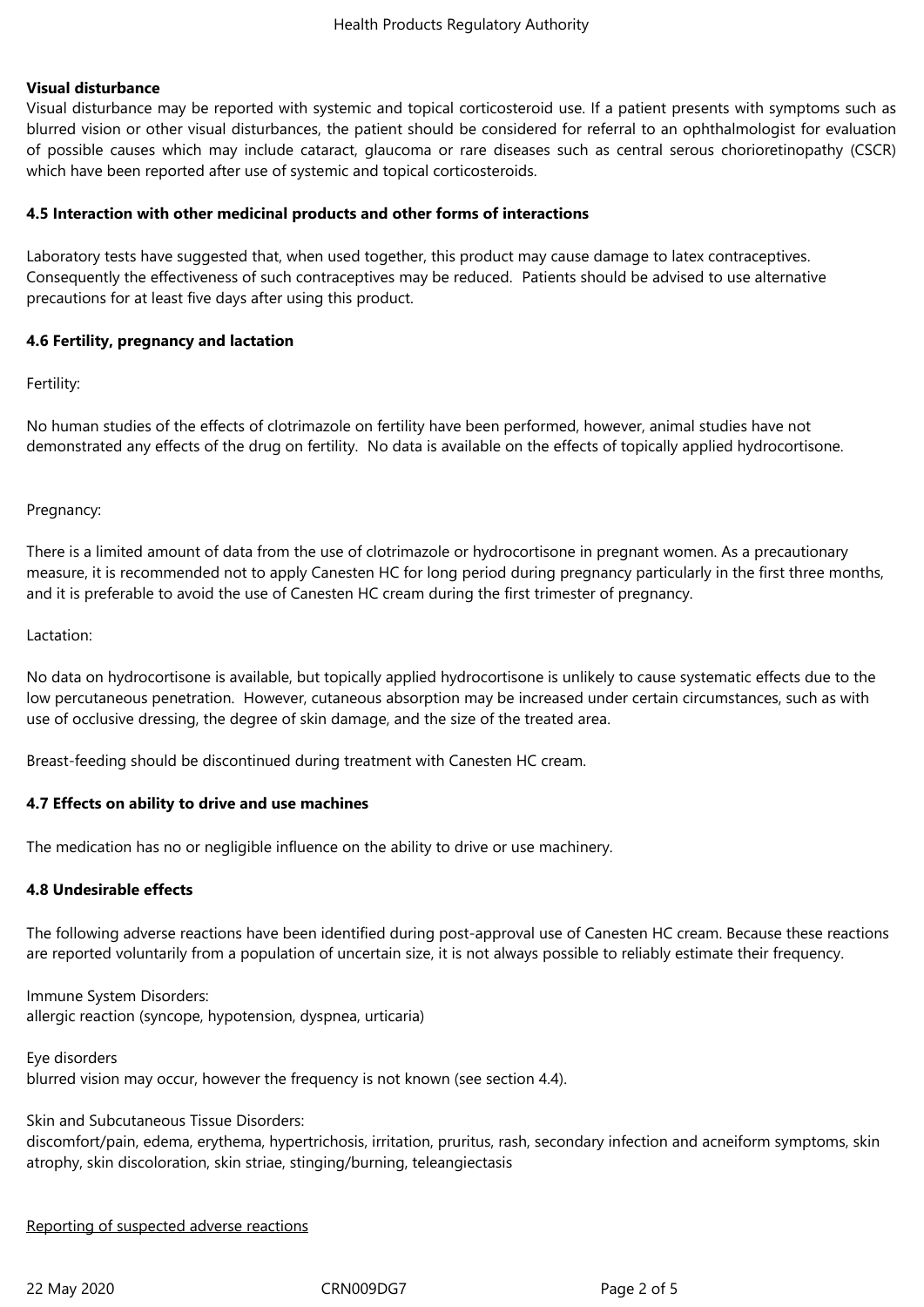adverse reactions via HPRA Pharmacovigilance, Website: www.hpra.ie.

# **4.9 Overdose**

In the event of accidental oral ingestion, routine measure[s such as gas](http://www.hpra.ie/)tric lavage should be performed only if clinical symptoms of overdose become apparent (e.g. dizziness, nausea or vomiting).

# **5 PHARMACOLOGICAL PROPERTIES**

# **5.1 Pharmacodynamic properties**

Pharmacotherapeutic group: Antifungals for topical use – imidazole and triazole derivates, combinations

ATC Code: D01A C20 Canesten HC is a combination of clotrimazole and hydrocortisone.

Mechanism of Action

# Clotrimazole

Clotrimazole acts against fungi by inhibiting ergosterol synthesis. Inhibition of ergosterol synthesis leads to structural and functional impairment of the fungal cytoplasmic membrane.

Clotrimazole has a broad antimycotic spectrum of action in vitro and in vivo, which includes dermatophytes, yeasts, moulds, etc.

Under appropriate test conditions, the MIC values for these types of fungi are in the region of less than 0.062 – 8.0) microg/ml substrate. The mode of action of clotrimazole is fungistatic or fungicidal depending on the concentration of clotrimazole at the site of infection. In vitro activity is limited to proliferating fungal elements; fungal spores are only slightly sensitive.

In addition to its antimycotic action, clotrimazole also acts on gram-positive microorganisms (streptococci/staphylococci/Gardnerella vaginalis) and gram-negative microorganisms (Bacteroides). It has no effect on lactobacilli.

In vitro, clotrimazole inhibits the multiplication of Corynebacteria and gram-positive cocci – with the exception of enterococci – in concentrations of 0.5 – 10 microg/ml substrate.Primary resistant variants of sensitive fungal species are very rare; the development of secondary resistance by sensitive fungi has so far only been observed in very isolated cases under therapeutic conditions.

# Hydrocortisone

Hydrocortisone is a weak corticosteroid with both glucocorticoid and to a lesser extent mineralocorticoid activity. As the active ingredient in a topical cream it exerts anti-inflammatory, antipruritic, antiexudative and antiallergic effects.

Hydrocortisone exerts an anti-inflammatory, immunosuppressive, antimitotic (antiproliferative), antiallergic, antipruriginous and vasoconstrictive effect on the skin. Thus, in addition to the elimination of inflammation and pruritis, a normalisation of keratinisation, inhibition of excess fibroblast activity and epidermopoiesis, degradation of pathological metabolic products and inhibition of acantholysis are achieved.

# **5.2 Pharmacokinetic properties**

# Clotrimazole:

Pharmacokinetic investigations after dermal application have shown that clotrimazole is practically not absorbed from intact or inflamed skin into the human blood circulation. The resulting peak serum concentrations of clotrimazole were below the detection limit of 0.01 microg/ml, reflecting that clotrimazole applied topically does not lead to measurable systemic effects or side effects.

Hydrocortisone: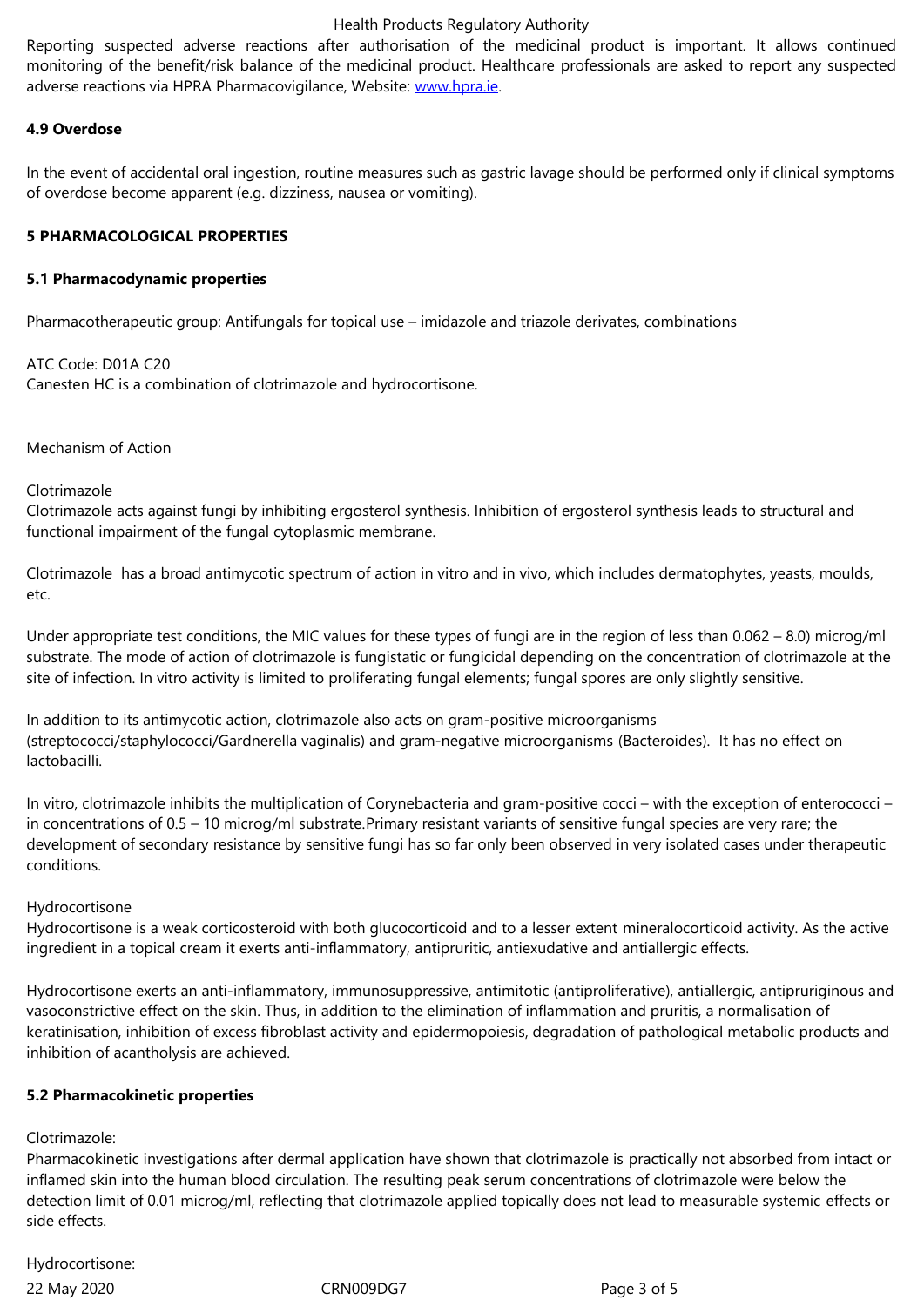#### Health Products Regulatory Authority

Dermal absorption of hydrocortisone depends on the thickness and condition of the skin. In healthy skin no systemic effects of corticoids have been observed after local application.

However, in the case of inflamed or damaged skin, cutaneous absorption may be increased depending on the site of application, use of occlusive dressings, the degree of skin damage, and size of the treated area. Systemic effects can not be ruled out under such conditions.

An increase in the skin temperature or moisture content, e.g. in skin folds or under an occlusive dressing, also promotes absorption. In infants and small children the epidermal barrier is still poorly developed, which facilitates transcutaneous uptake of drugs.

The occurrence of systemic effects depends partly on the dose and, to a much greater extent, on the duration of treatment.

More than 90% of the hydrocortisone absorbed is bound to plasma proteins. Hydrocortisone is metabolised in the liver and tissues, and the metabolites are excreted with urine. The biological half-life is approximately 100 minutes.

No relevant absorption of hydrocortisone is expected after its use for a short period on limited skin inflamed areas.

# **5.3 Preclinical safety data**

# Clotrimazole:

Non-clinical data reveal no special hazard for humans based on conventional studies of safety pharmacology, repeated dose toxicity, genotoxicity, carcinogenic potential and toxicity to reproduction and development.

# Hydrocortisone:

As an adrenocortical hormone, hydrocortisone is classified as relatively non-toxic for topical use. Teratogenic effects of high doses of corticosteroids such as cleft palate formation, growth retardation, and fetal mortality, etc. were observed after systemic use in animal studies; there are no data on teratogenic effects after dermal use.

# Clotrimazole plus hydrocortisone:

Nonclinical data based on acute and repeated dose toxicity studies reveral no special hazard to humans. In a 90-day repeated dose dermal study, effects were observed only at exposures considered sufficiently in excess of the maximum human exposure indicating little relevance to clinical use.

# **6 PHARMACEUTICAL PARTICULARS**

# **6.1 List of excipients**

Benzyl alcohol Cetostearyl alcohol Medium chain triglycerides Triceteareth-4 phosphate Sodium hydroxide and hydrochloric acid (for pH adjustment) Purified water

# **6.2 Incompatibilities**

Not applicable.

# **6.3 Shelf life**

Sealed: 24 months After opening: 6 months

# **6.4 Special precautions for storage**

22 May 2020 CRN009DG7 Page 4 of 5